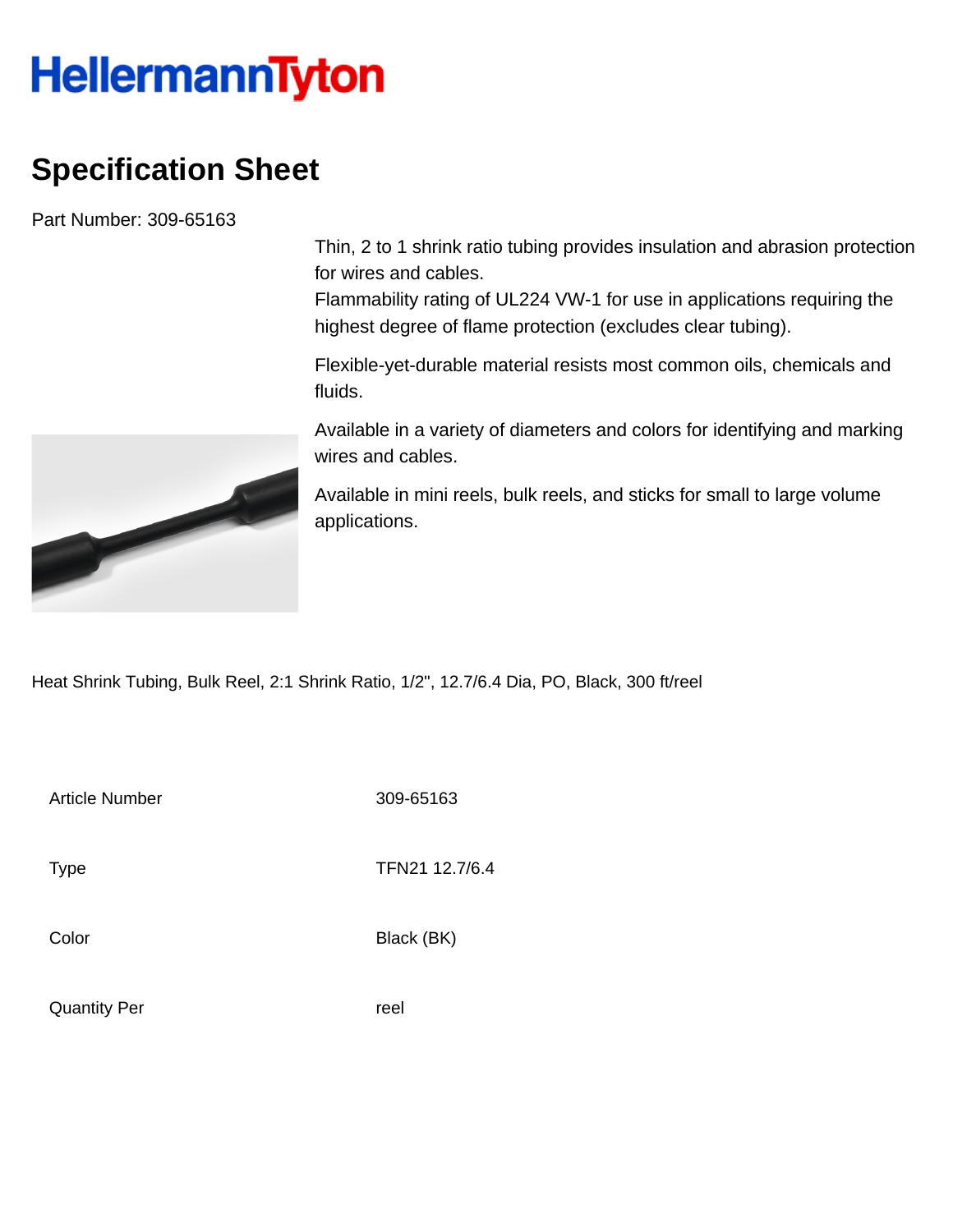| <b>Product Description</b>   | TFN21 is a highly flexible thin wall heat shrink tubing with a 2 to 1<br>shrink ratio and excellent flame retardant properties. In addition to<br>providing insulation and abrasion protection for wires and cables, the<br>polyolefin material also offers resistance to oils, solvents and<br>chemicals. Available in mini reels, bulk reels and sticks, for small to<br>large volume applications. |
|------------------------------|-------------------------------------------------------------------------------------------------------------------------------------------------------------------------------------------------------------------------------------------------------------------------------------------------------------------------------------------------------------------------------------------------------|
| <b>Short Description</b>     | Heat Shrink Tubing, Bulk Reel, 2:1 Shrink Ratio, 1/2", 12.7/6.4 Dia,<br>PO, Black, 300 ft/reel                                                                                                                                                                                                                                                                                                        |
| <b>Global Part Name</b>      | TFN21 12.7/6.4-PO-X-BK                                                                                                                                                                                                                                                                                                                                                                                |
| Length L (Imperial)          | 300.0                                                                                                                                                                                                                                                                                                                                                                                                 |
| Length L (Metric)            | 91.4                                                                                                                                                                                                                                                                                                                                                                                                  |
| Variant                      | Thin-Wall                                                                                                                                                                                                                                                                                                                                                                                             |
| Nominal Diameter (Imperial)  | 0.5                                                                                                                                                                                                                                                                                                                                                                                                   |
| Nominal Diameter (Metric)    | 12.7                                                                                                                                                                                                                                                                                                                                                                                                  |
| Wall Thickness WT (Imperial) | .024                                                                                                                                                                                                                                                                                                                                                                                                  |
| Wall Thickness WT (Metric)   | 0.62                                                                                                                                                                                                                                                                                                                                                                                                  |

| Material |  |
|----------|--|
|          |  |

Polyolefin, cross-linked (PO-X)

Material Shortcut **PO-X**